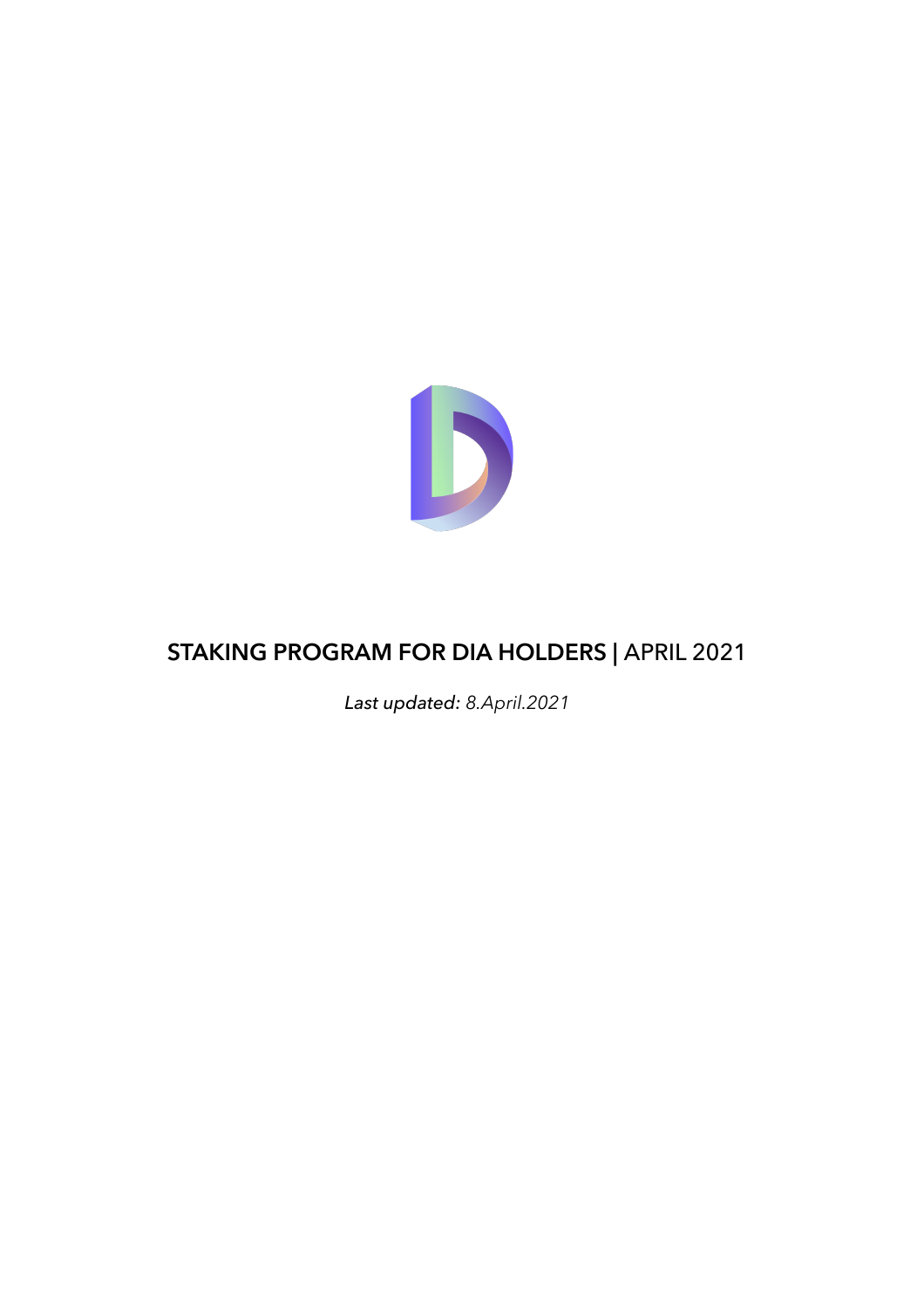

### **Disclaimer**

This document does not constitute an offer to sell or the solicitation of an offer to buy any DIA Staking Program described in this base document (the "Program"), in any jurisdiction to any person to whom it is unlawful to make the offer or solicitation in such jurisdiction. The distribution of this program and the offer or sale of program may be restricted by law in certain jurisdictions.

The Issuer does not represent that this base document may be lawfully distributed, or that any program may be lawfully offered, in compliance with any applicable registration or other requirements in any such jurisdiction, or pursuant to an exemption available thereunder, or assume any responsibility for facilitating any such distribution or offering. In particular, unless specifically indicated to the contrary, no action has been taken by the Issuer, which is intended to permit a public offering of any program or distribution of this base document in any jurisdiction where action for that purpose is required. Accordingly, no program may be offered or sold, directly or indirectly, and neither this base document nor any advertisement or other offering material may be distributed or published in any jurisdiction, except under circumstances that will result in compliance with any applicable laws and regulations.

Persons into whose possession this base document or any program may come must inform themselves about, and observe, any such restrictions on the distribution of this base document and the offering and sale of Notes. In particular, there are restrictions on the distribution of this base document and the offer or sale of program in the the United States (including its territories and dependencies, any state of the United States and the District of Columbia), Afghanistan, Cuba, Democratic People's Republic of Korea, Ethiopia, Guyana, Irak, Iran, Sri Lanka, Switzerland, Sudan, Syria, Trinidad and Tobago, Vanuatu and Yemen.

You should rely only on the information contained or incorporated by reference in this document, the accompanying DIA website. We have not authorised any person to provide you with different or additional information. If anyone provides you with different or additional information, you should not rely on it. We are not making, and have not authorised any dealer to make, an offer to sell the notes in any jurisdiction where the offer or sale is not permitted. You should assume that the information contained in this prospectus supplement, the accompanying prospectus and any pricing supplement is accurate only as of its date, or with respect to any information incorporated by reference, as of the date of such information.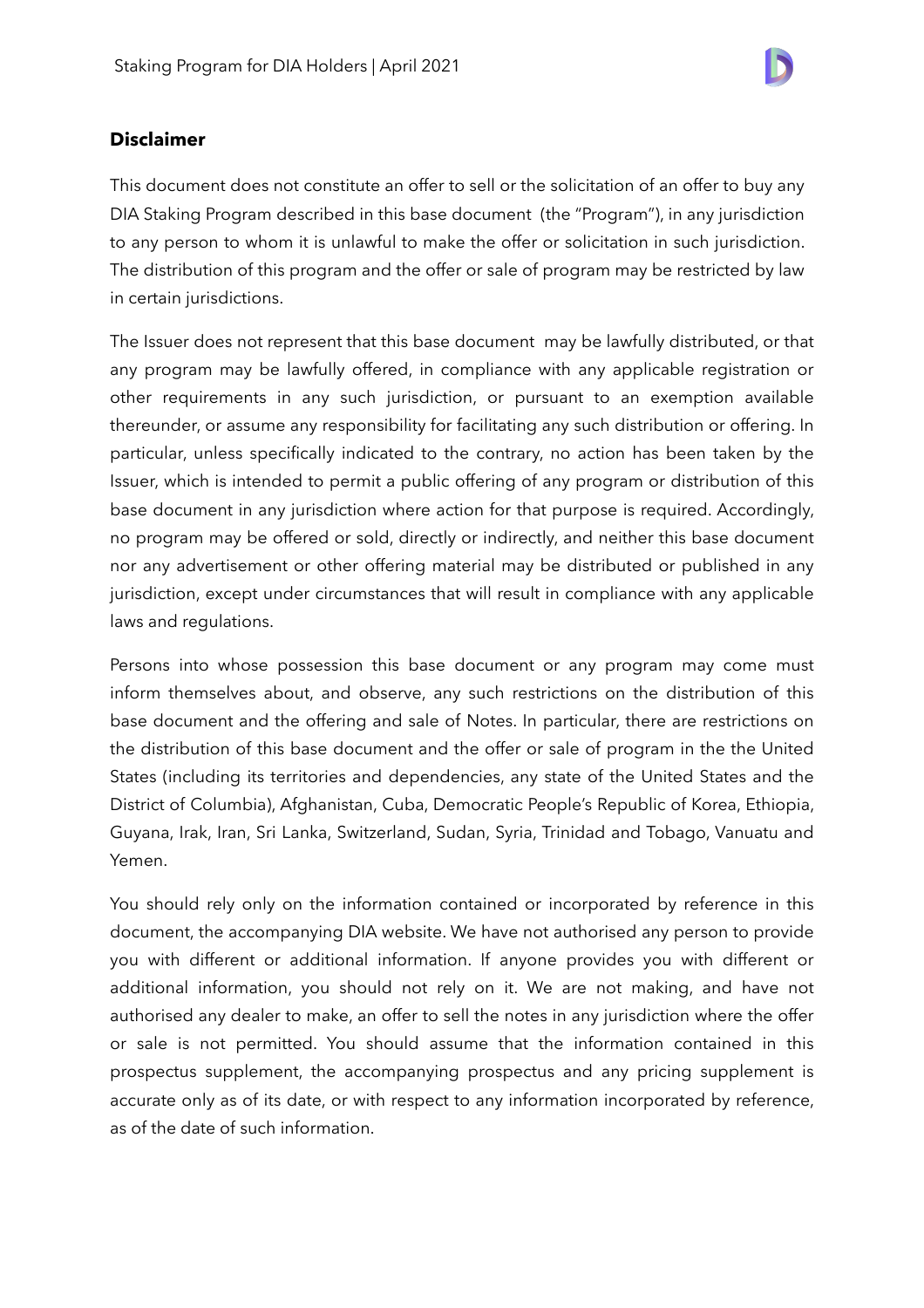

## **Staking Program Pool**

Under the DIA Staking Program described in this base document (the "Program"), DIA ("DIA" or the "Issuer"), may from time to time issue DIA Staking Program Notes (the "Notes"). Subject to compliance with all relevant laws, regulations and directives, Notes may be issued in DIA tokens, Euro, Swiss Franc, Sterling and in any other currency agreed between DIA and the relevant investors.

Interest will be paid on the maturity date or on any other day on which the notes become due for redemption or repayment. DIA will make the first interest payment on the first interest payment date specified in the applicable DIA Staking determination.

A maximum of 300.000 DIA tokens can be allocated into the DIA Staking Program until the 30. June 2021, 23:00 CEST.

DIA staking transactions are asset backed by DIA tokens, locked in the corresponding smart contract, mitigating the possibility of an overcollateralization.

It is possible that orders will be partially filled, depending on availability of the size of the remaining pool at the time of the transaction.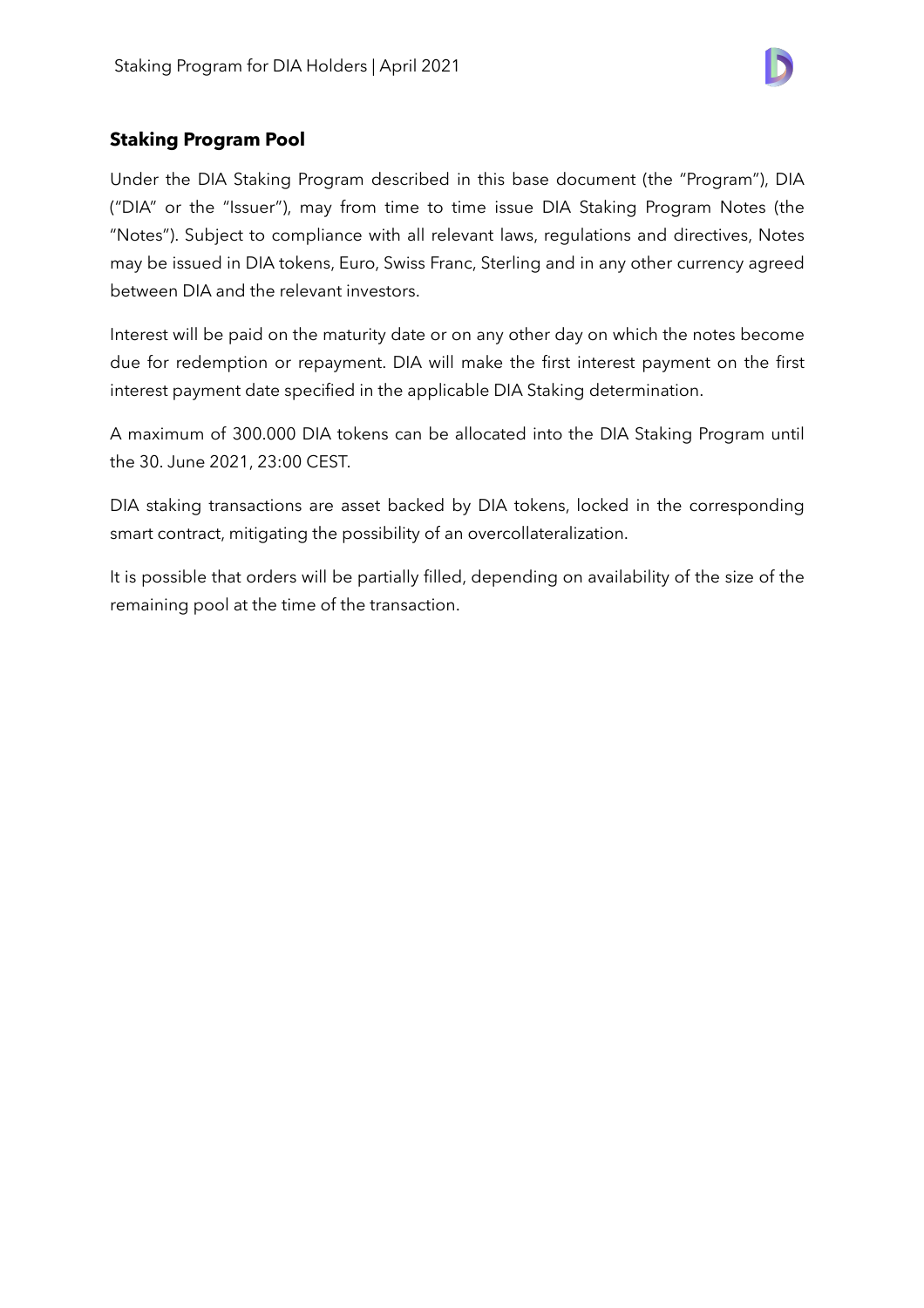

## **Staking determination structure**

A total maximum of 300.000 DIA tokens can be allocated in the program between all participating DIA holders. The interest displayed below are interest calculations for the whole pool of 300.000 DIA tokens of the staking program.

| <b>Runtime</b> | <b>APY</b> | <b>Yield</b> | <b>Principal + Interest (max)</b> |
|----------------|------------|--------------|-----------------------------------|
| 9 months       | 10%        | 22.500 DIA   | 322.500 DIA                       |
| 12 months      | 15%        | 45.000 DIA   | 345.000 DIA                       |
| 24 months      | 20%        | 120.000 DIA  | 420.000 DIA                       |